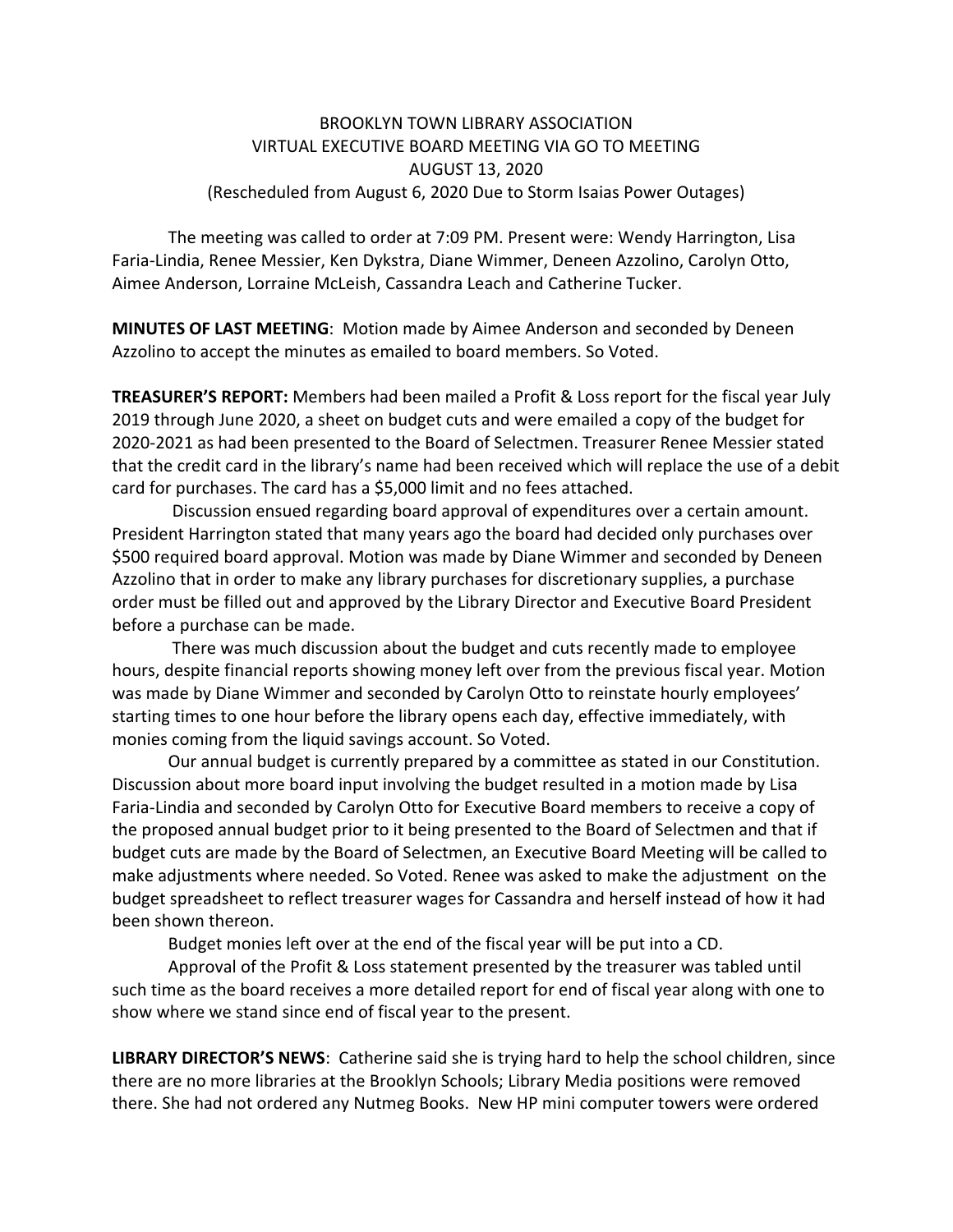and installed about 3 weeks ago on the circulation desk computer and Catherine's computer. These attach to the back of the monitors. No new monitors or keyboards were purchased. The total cost was \$2,000. They were purchased from JKS Systems. No other businesses were asked for prices. Curbside Pickup of library books is taking place. Catherine stated that on the average 2 to 6 people a day partake in this; mostly adults, but adults have taken out books for children. No summer reading program this year due to the COVID‐19 pandemic.

**FRIENDS OF THE LIBRARY**: President Diane Wimmer stated that she will be sending out membership forms the end of August or early September and will ask for donations, since we can't do a bake sale or plant sale.

## **OLD BUSINESS:**

**Indoor Maintenance** – Our new Librarian/Clerk, Lisa Burbank, will be doing the weekly library cleaning.

**Other Maintenance** – the timer that controls our outdoor lighting for the book drop and parking lot was replaced by Johnson Electric of Pomfret. The attic window facing Mortlake Fire Station partially blew in during a wind storm. Cassandra Leach had Tom Rukstela to a temporary repair to secure it in place. Permanent fix has not been done. The town's Parks and Recreation department does out outdoor mowing and trimming now. The battery for the upstairs emergency lighting needs replacing. Johnson Electric has been notified; it has yet to be done because Mr. Johnson has had some personal health issues. Wendy Harrington will contact him to see if we need to ask someone else to make this repair.

**Library Secretary** –The position is still vacant. Catherine said other libraries have had a problem with getting someone to do their minutes and often have to hire from the outside for an hourly fee of \$16. Wendy Harrington again expressed her desire to not have to be President and Secretary at meetings.

## **NEW BUSINESS:**

**Re‐Opening After COVID‐19:** Aimee Anderson mentioned an online application through WIX to limit how many patrons could be in the library at a time with appointment openings available to do so. We currently use WIX for our website and Wendy will ask our website administrator about such. After some discussion, it was decided that a board meeting would need to be held to discuss reopening and set a policy for doing so.

**Staff Evaluations:** Our new job descriptions specify annual reviews for employees. The Executive Board evaluates the Library Director. Librarian/Clerks are evaluated by the Executive Board, taking into consideration a report by the Library Director on job performance. Question was when should these evaluations be done. After brief discussion, it was decided to table this item to another meeting. Lorraine McLeish said we would need an evaluation form; the board will have to create one.

**Employee Disciplinary Policy:** Jane Sipila had recently brought to the attention of Wendy Harrington that the term "suspension" under this policy should have additional, more specific language attached to it. Motion made by Deneen Azzolino and seconded by Carolyn